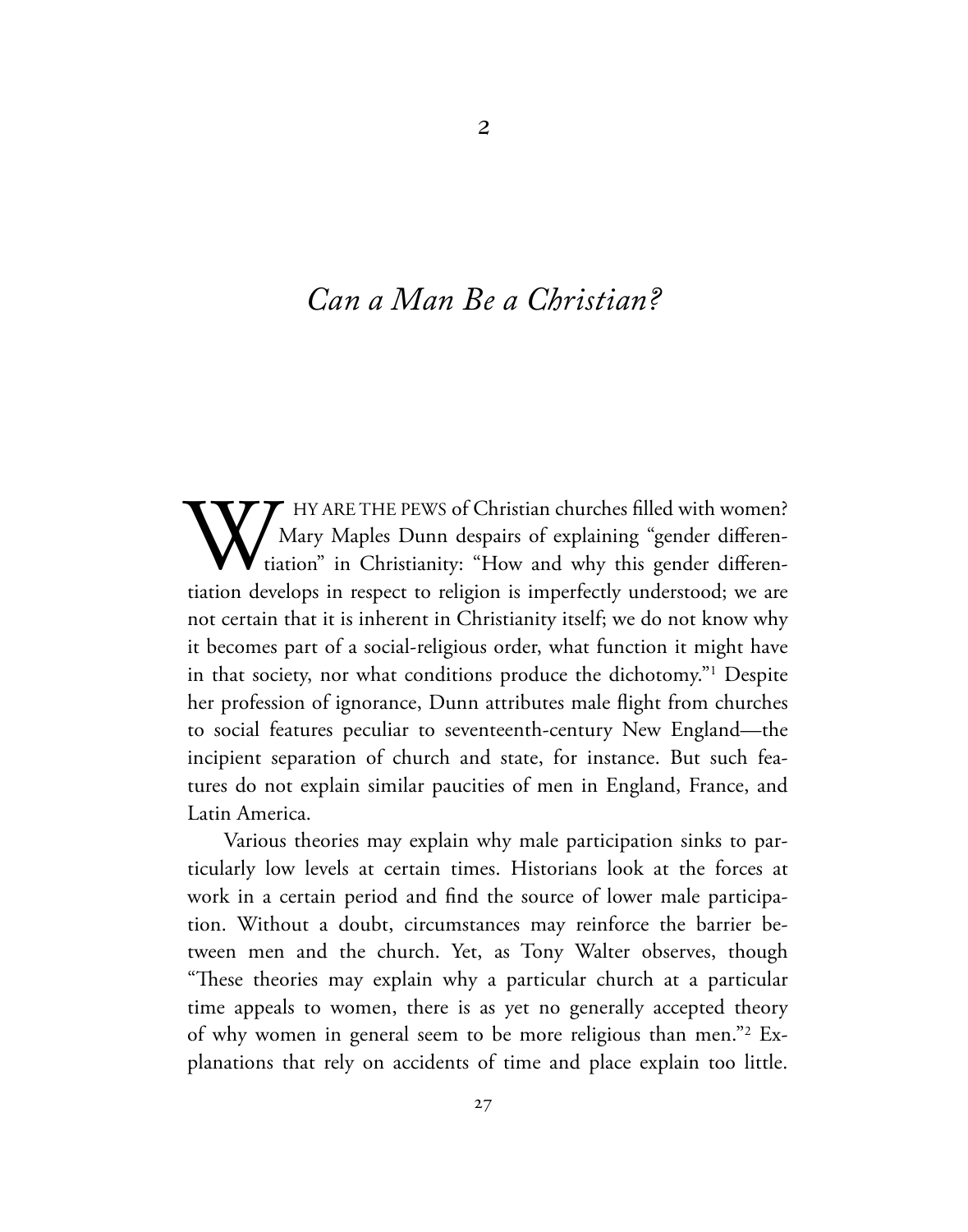Philosophers and theologians seek for deeper explanations in the nature of religion or of man. Yet they often seem unaware that the lack of male religious observance, though widespread in Western Christianity, is not universal either in Christianity or religion in general. Their explanations go too far. If men are by nature nonreligious, why do Islam and Judaism have predominantly male memberships and why have they for centuries evoked intense commitment from men? If Christianity in itself is obnoxious to men in some peculiar way, why was there little comment on the lack of men during its first millennium, and why do Orthodox churches seem to differ from Western ones in the proportion of male membership? What is it about the nature of men and of Western Christianity that has created such a tension in their relationship in the last millenium?

## POLITICAL AND ECONOMIC CHANGES

Female interest in religion, according to one school, is a result of a sexual division of labor that emerged in modern European society. The revolutionary thinkers of the Enlightenment regarded the established churches of Europe with suspicion. The churches were departments of state, and therefore, whether they were Anglican, Catholic, Lutheran, or Calvinist, buttressed the established order. Though the first disestablishment of churches was brought about by peaceful means after the American Revolution, disestablishment was bloodier in Europe. The revolutionaries of the continental Enlightenment tended to atheism rather than stoicism and attacked the French church root and branch. Wherever Napoleon's armies conquered, the church lost its estates and wealth. The age of a secular laity had replaced the alliance of throne and altar in the *ancien regime*.

Before the industrial revolution, men and women labored together on farms or household workshops, but the industrial revolution separated work from the home. Initially, women and children worked in factories because they would accept low pay. When men replaced them as the principal workers in factories, these men sepa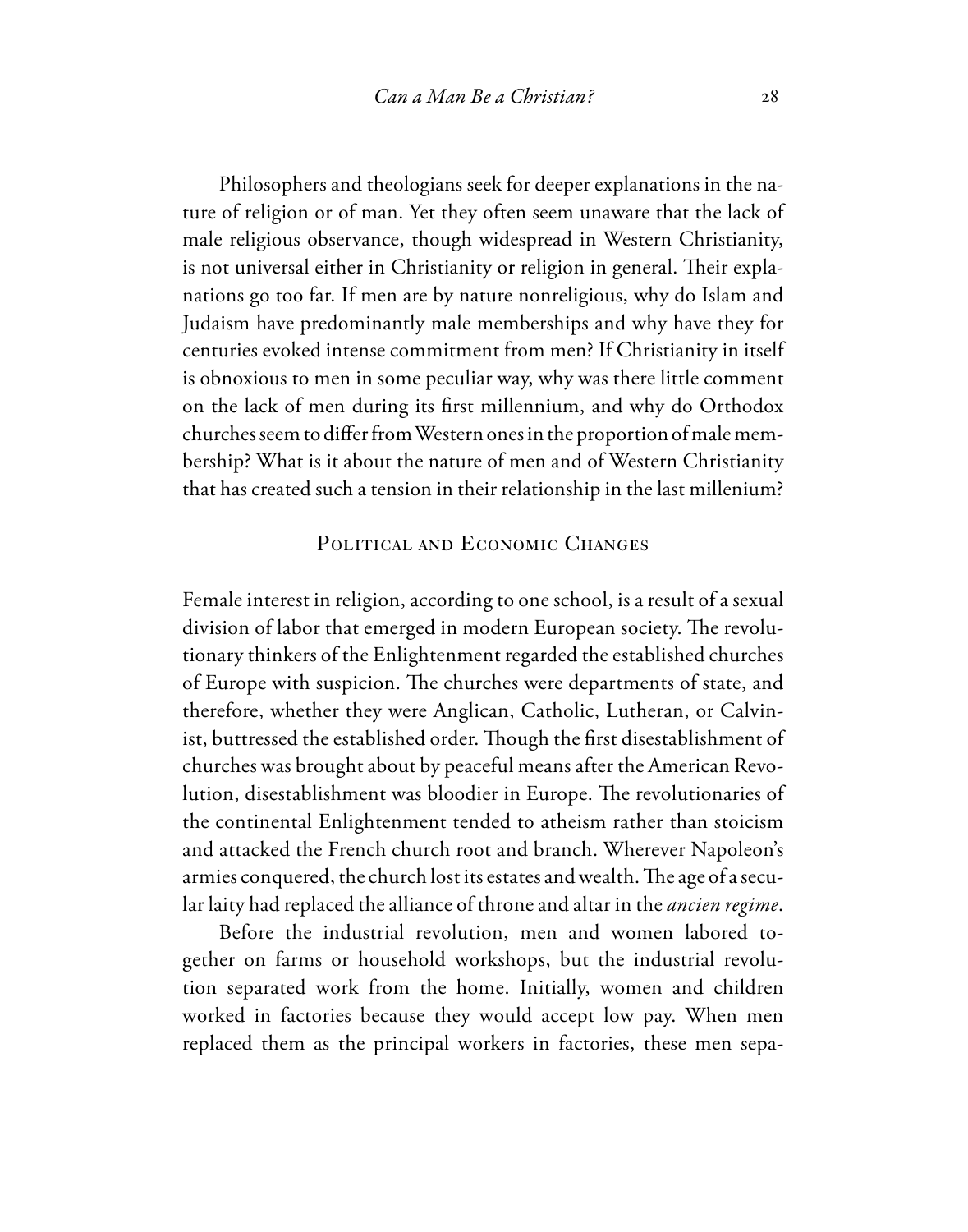rated their families as much as possible from the squalor and dangers of the industrial city, and suburbia was born. Women specialized in taking care of the house and children, separated themselves from the competitive, workaday world, and gave the home a sacred and sentimental aura. As religion had no place in politics or business, men relegated it to the home and to the woman's sphere of responsibility. Walter Rauschenbusch, at the beginning of the twentieth century, claimed the failure to preach the Social Gospel as the reason "that our churches are overwhelmingly feminine."<sup>3</sup> Women are domestic and religious, men are public and therefore irreligious: "Men's life faces the outward world, and his instincts and interests lie that way. Hence, men crowd where public questions get downright discussion. Our individualistic religion has helped to feminize our churches."4

A related explanation for women's greater interest in religion is that religion somehow compensates for their inferior social position. Men want women to be religious so that women will not rebel against oppression, and indeed will accept oppression as a blessing: "Religion was a means of enculturating women to their domestic maternal role, to acceptance of powerlessness and dependency on men."5 This version of Marxist theory holds that religion is the opiate, not only of the masses, but especially of women. Simone de Beauvoir ascribes the existence of religion to the oppression of women: "There is a justification, a supreme compensation, which society is ever wont to bestow upon woman: that is, religion. There must be a religion for women as there must be one for the common people and for exactly the same reasons. When a sex or a class is condemned to immanence, it is necessary to offer it the mirage of some sort of transcendence."6 Denied the attainment of true transcendence of their biological selves, a transcendence attainable only through careers in public life, women seek false transcendence in the illusions of religion.

A variation of this theory is that religion (inadvertently no doubt) has given oppressed women a sphere of influence and an outlet for their frustrated talents. Though women have been confined to the private sphere of home and family—*Kinder, Kirche, Küche*—in their own sphere they can have a great deal of autonomy. Just as in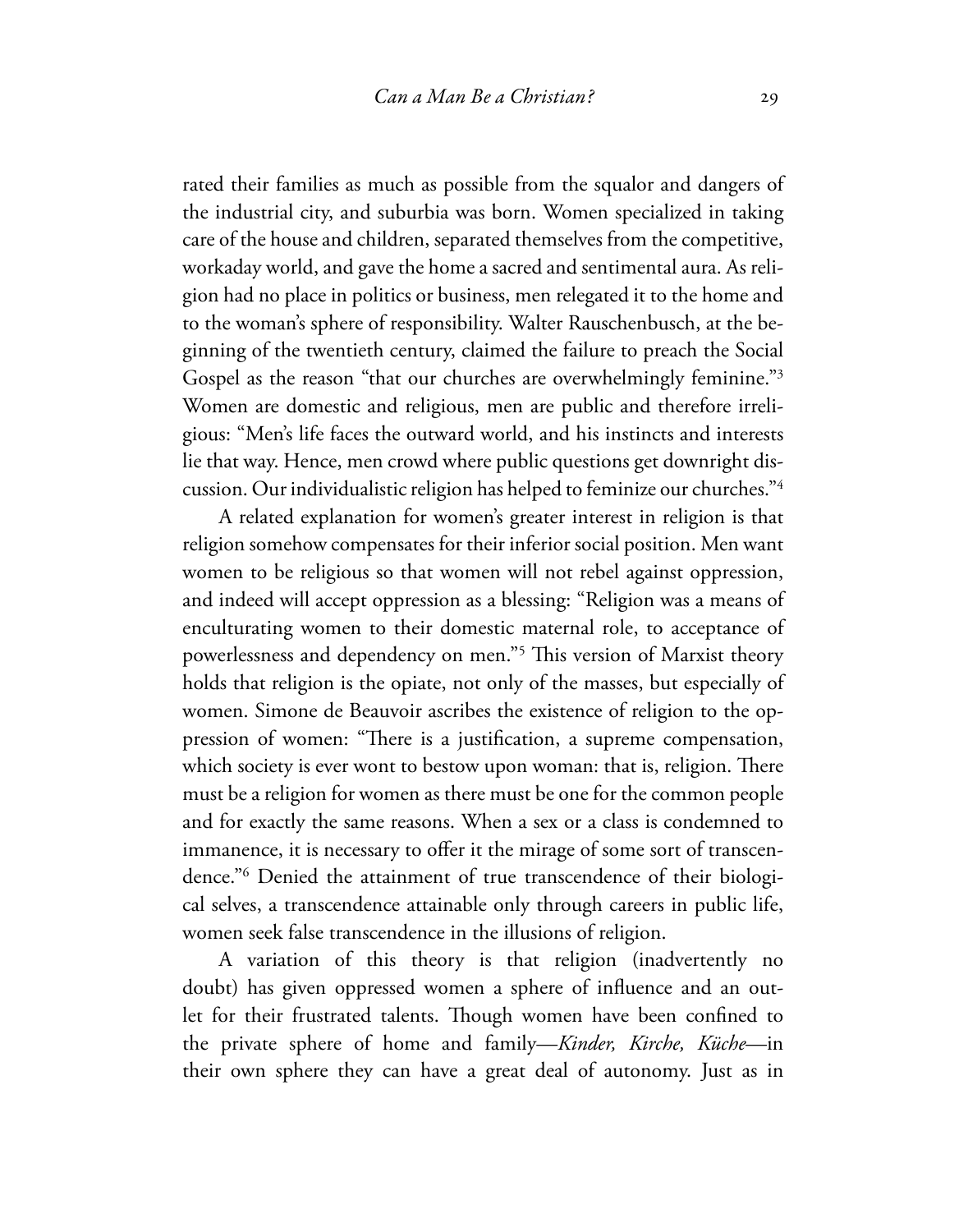the Middle Ages, women, excluded from the governance of the church by clericalism, had turned to visions to establish a charismatic authority for themselves, now women, excluded from government, commerce, and education, turned to the church, which allowed them to exercise their abilities and to gain some power and respect.

The clergy, ignored by men, turned their attention to women. Francis Trollope observed this phenomenon in America, but her observations can be generalized. Men's crudity of manners led them to neglect women and prefer coarse male company. The only exception to this male neglect of women was the clergy: "It is from the clergy only that the women of America receive that sort of attention which is so dearly valued by every female heart throughout the world."7 Trollope was both fascinated and horrified by the emotionalism of the American religion of the revival and the campground. She ascribed part of the interest in revivals to the lack of other amusements.<sup>8</sup> Young women were reduced to hysteria in the revivals, and ministers "whispered comfortings, and from time to time [bestowed] a mystic caress. More than once I saw a young neck encircled by a reverend arm."9 Americans tended to let the emotional excitement of their religion lead to more carnal excitement. English enthusiasts too, according to Msgr. Ronald Knox, reverted to an orgiastic religion.<sup>10</sup> A few "smart young clerks" attended the evening prayer meetings that Trollope observed, perhaps with this in mind.11 Among American young men it is a matter of folklore that a revival is an excellent place to pick up a young woman; but apparently not even the prospect of sexually excited women was enough to get men interested in church.

## The Weakness of Women

Cotton Mather described the Christian fidelity of Puritan women as their response to the danger of death in childbirth: "The *Curse* in the Difficulties both of *Subjection* and of *Child bearing*, which the *Female Sex* is doom'd unto, has been turned into a *Blessing*."12 On this view, it is the desire to seek shelter from the weakness of their bodies that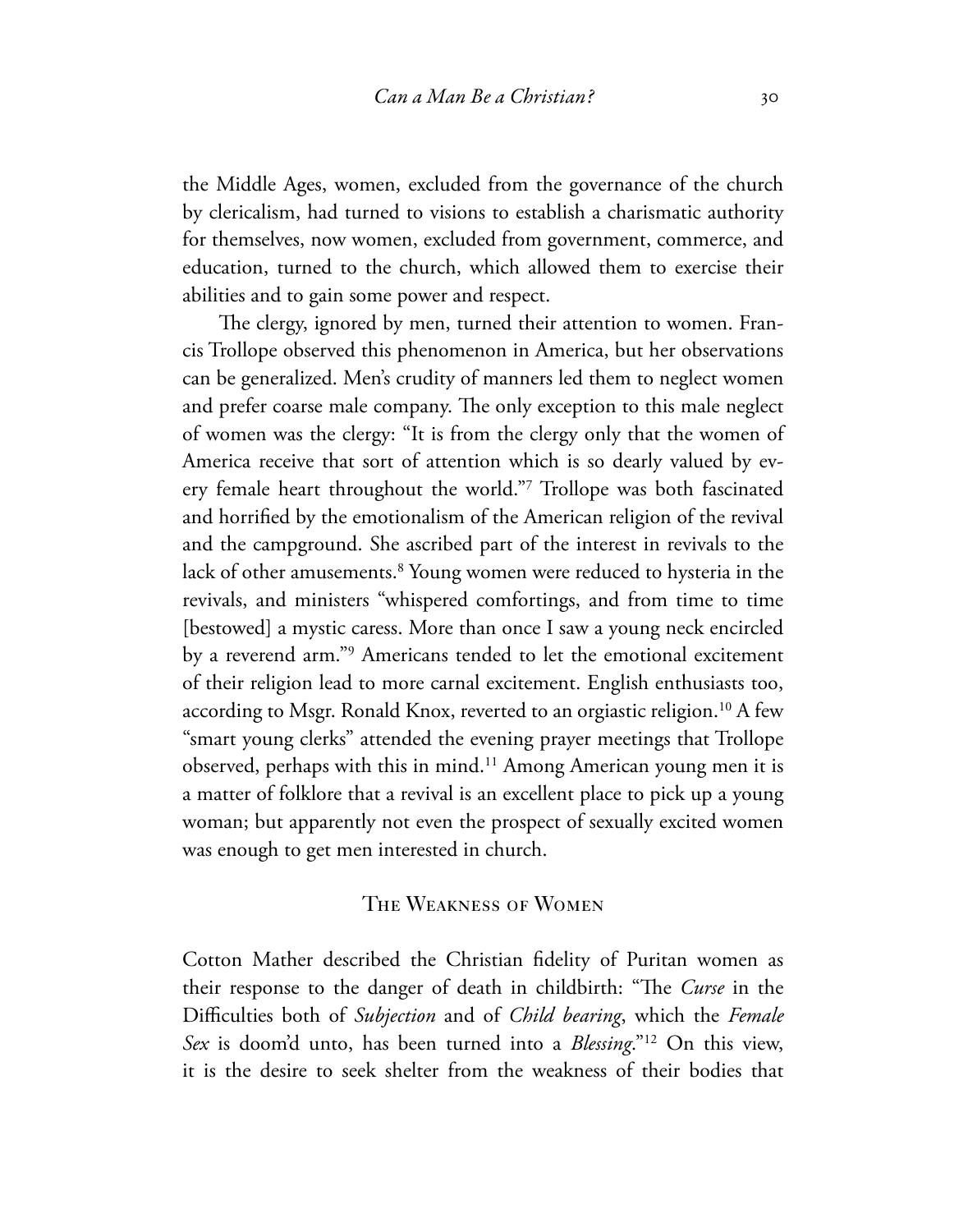leads women to Christianity. Another suspicion (and it is probably the widestspread) is that women are more emotional than men and that religion (the hidden assumption) is a matter of emotion. In the eighteenth century, Bishop Gregoire pointed to the supposed greater emotionalism of women: "Men are directed to conviction by reason; women to persuasion by sentiment."<sup>13</sup>

Freud thought that women were more religious than men because they were more feminine, as he understood femininity. In his theory of masculinity and femininity,<sup>14</sup> masculinity is the reality principle, "correspondence with the real, external world."15 The masculine, scientific mind is tough: it is able to face such unpleasant realities as the absence of a benevolent Providence that guides human affairs. Femininity, according to Freud, is the principle of wish-fulfillment, and their femininity causes women to view reality as ultimately promising a fulfillment of our infantile desires for love and safety. Freud wanted all adults, including women, to adopt the reality principle, to become masculine, and to give up the fantasy world of wish-fulfillment that Christianity embodies. Freud's "guiding contrast is between wish fulfillment provided by the illusion of a father-God's loving existence and scientifically based resignation to reason and necessity, a resignation which stems from renunciation of childhood wishes."16 If women would accept the reality principle, they would become tough-minded and give up the childish indulgence of religion.

By the nineteenth century, the home, mother, and God were joined in a Victorian Trinity, and heaven was the restoration of the family circle beyond the grave: Women, confined to the home, already lived half in heaven. Because Christianity reverses natural values, and thinks better of seeming failure and weakness—the cross—than of superficial worldly success, women's exclusion from public life redounded to their benefit. The London preacher James Fordyce attributed women's greater religiosity to their more sheltered lives, protected from temptation and with leisure for piety: "Nothing can be more plain, than that Providence has placed you most commonly in circumstances peculiarly advantageous for the exercises of devotion, and for the preservation of that virtue, without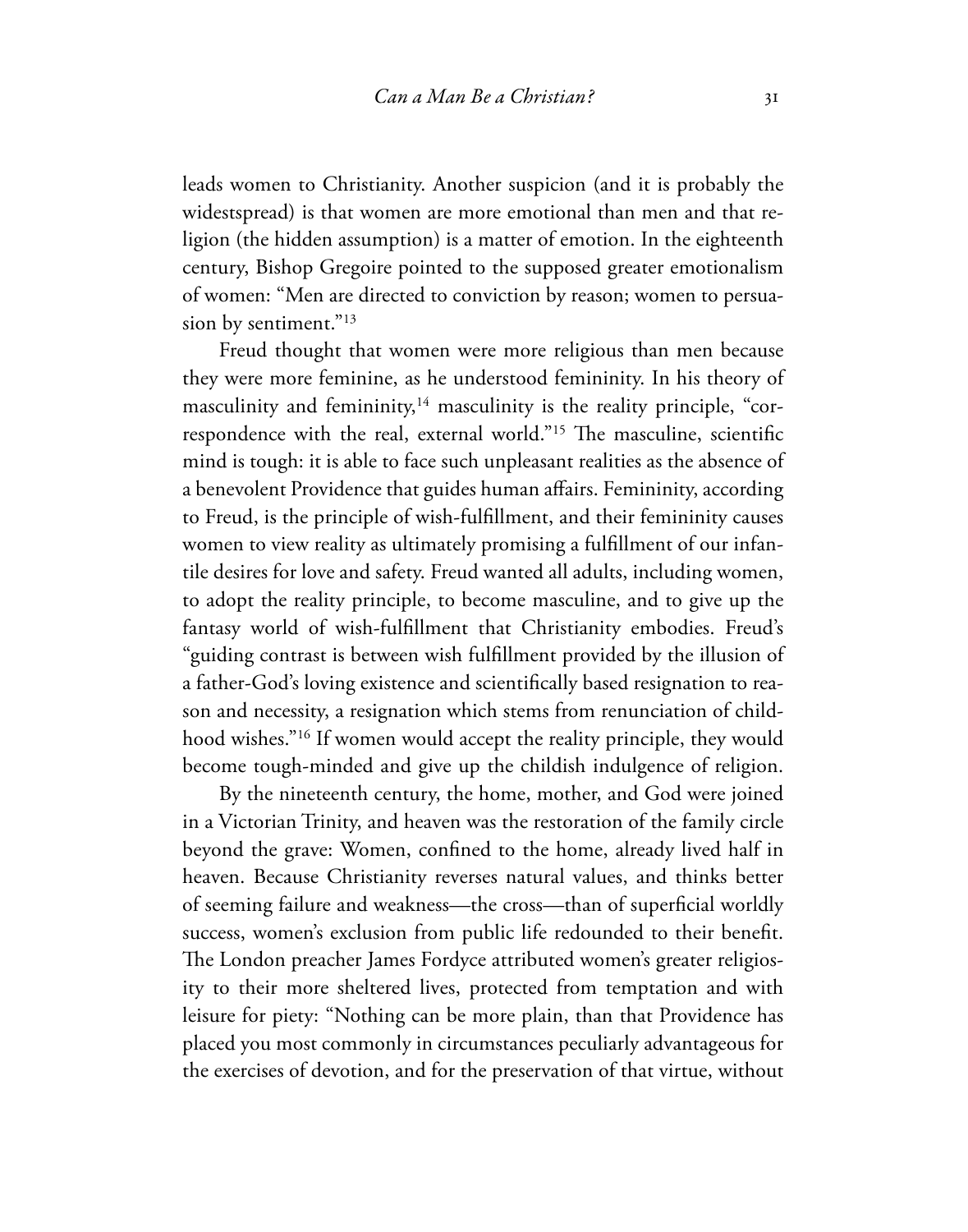which every profession of godliness must be regarded as an imprudent pretense. The situation of men lays them open to a variety of temptations, that lay out of your road. The bustle of life, in which they are generally engaged, leaves them but little leisure for holy offices."17 But the Reverend Fordyce is only saying that women are more religious because religion is a feminine activity, a matter of exalted sentiment, removed from activity and strife.

Throughout the nineteenth century the temperance movement aimed to protect women from the vicious pleasures of men. Ministers and women worked together against men, especially young men: "It was often as a covert crusade to salvage not the alcoholic but the woman at his mercy. The drunkard, usually a male, destroys by his debauches himself and his saintly wife, mother, daughter, or sister who loves him and would draw him from the saloon to the fireside."18 Women took over the leadership of family prayers; men were obviously unsuitable.19

### The Goodness of Women

Msgr. James Alberione's *Woman: Her Influence and Zeal* embodies the attitudes to gender that have dominated Western Christianity and provided the seeds of the feminism that now dominates the church. This book, directed to priests, lays down the principle "that woman is more naturally inclined to the practice of holiness"20 than the male is. In this he echoes Pius XI, who calls woman "the devout sex."21 Why are women more religious than men? Alberione has the answer: "She is more understanding in things of the heart, she is more spiritual than man. More humble, more tender, and consequently, more religious than man, she is more inclined to prayer, to charity, and to hope. More than man, woman feels the need for pure love; her love, less egoistic, is unselfish and prone to sacrifice."<sup>22</sup> Religion is, in Alberione's estimation, primarily an affair of the heart. Hence, to be religious, one has to be feminine.

A feminist novelist has a character say "to bring about true Christian civilization . . . the men must become more like women, and the women more like angels."23 A clergyman in 1854 asserted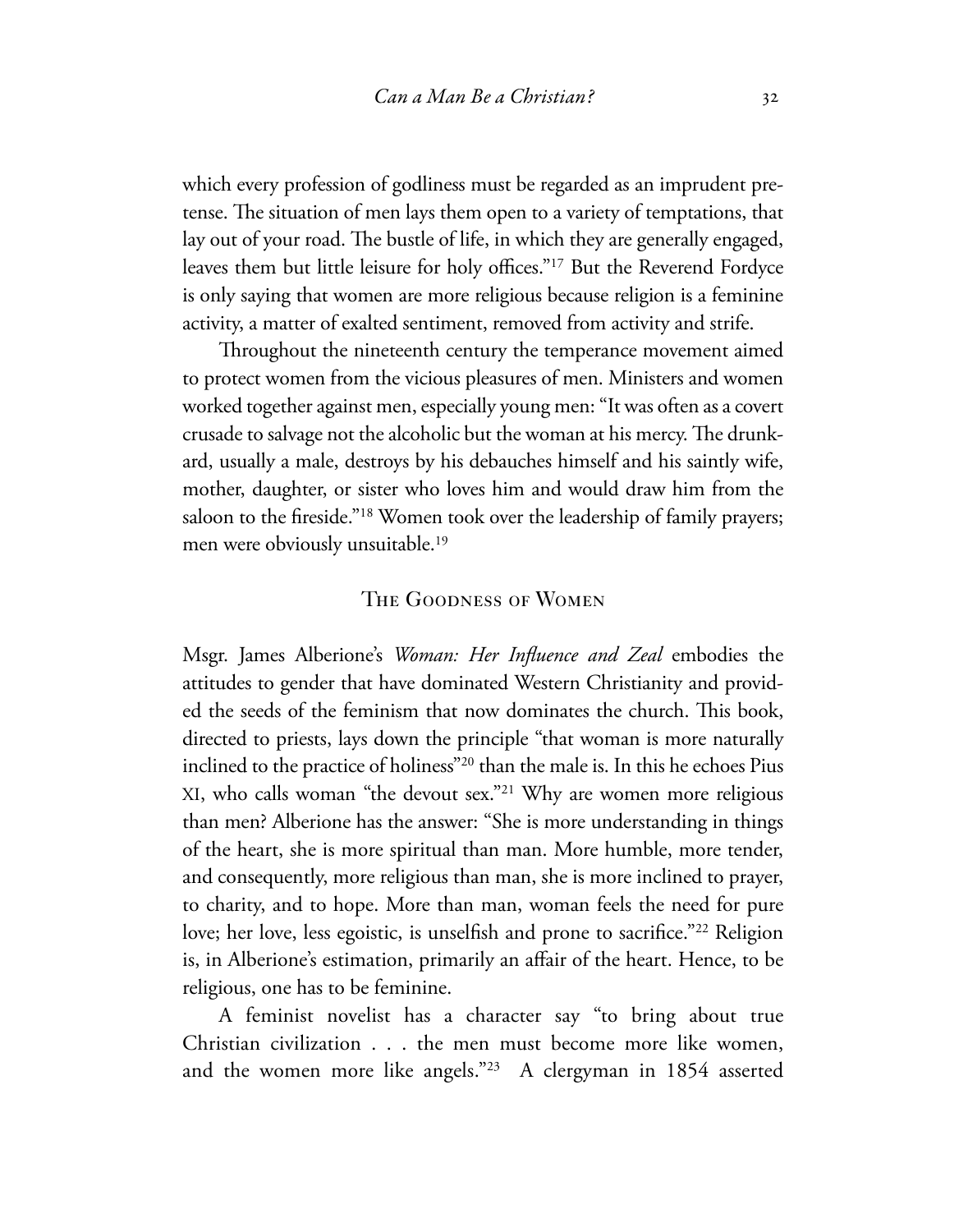that "the womanly element predominated" in Jesus,<sup>24</sup> and Henry Ward Beecher said that a mother's love is "a revelation of the love of God."25 Another Unitarian, in 1858, claimed that Christianity involved a rejection of masculinity; it had "proclaimed the Gospel of the 'Ever Feminine'" and also preached "the utter nothingness of masculine self-sufficiency."26 Goethe's "Ewig-weibliche" had become the locus of divine activity in the world. Women had to be the saviors of men, drawing the errant male sinner back to home and heaven. Protestants recovered a sympathy with Catholic devotion to Mary ("Our tainted nature's solitary boast"), who tended to displace Jesus in Catholic popular devotion. One priest, it is alleged, after preaching a sermon on the greatness of Mary, concluded that it was no wonder her son turned out so well.27

Sarah J. Hale went so far as to claim that women are not as fallen as men: "He is naturally selfish in his affections; and *selfishness* is the sin of depravity. But woman was not thus cast down."28 Women preserve an unselfish affection and love which men have lost. They are therefore God's chosen instruments. For Hale, "the Christian and the feminine are one."29 Men are wicked, women are good, and that is why "more than threefourths of the professed followers of Christ are women."30 Christians are followers of a male, but one who had no earthly father, and got his human nature entirely from a woman. Therefore, Jesus's "human soul, derived from a woman, trained by a woman, was most truly womanly in its characteristics."31 His closest disciples were either women or like women, such as "the faithful, gentle, loving, *womanlike* John"32 (for so the image of the Son of Thunder has become in the Church).

Allen Bridgman believed that an overvaluation of the feminine and an undervaluation of the masculine were at the root of the feminization of religion. His contemporaries were "impressed chiefly with the angelic side of the daughters of men and with the earthward tendencies of his brethren."33 He admits the possible truth of this characterization, but reminds Christians that their religion is addressed to sinners, not the just.

In a medieval manuscript, in what is perhaps a rhetorical exercise in *sic et non*, we find claims that "Woman is to be preferred to man, to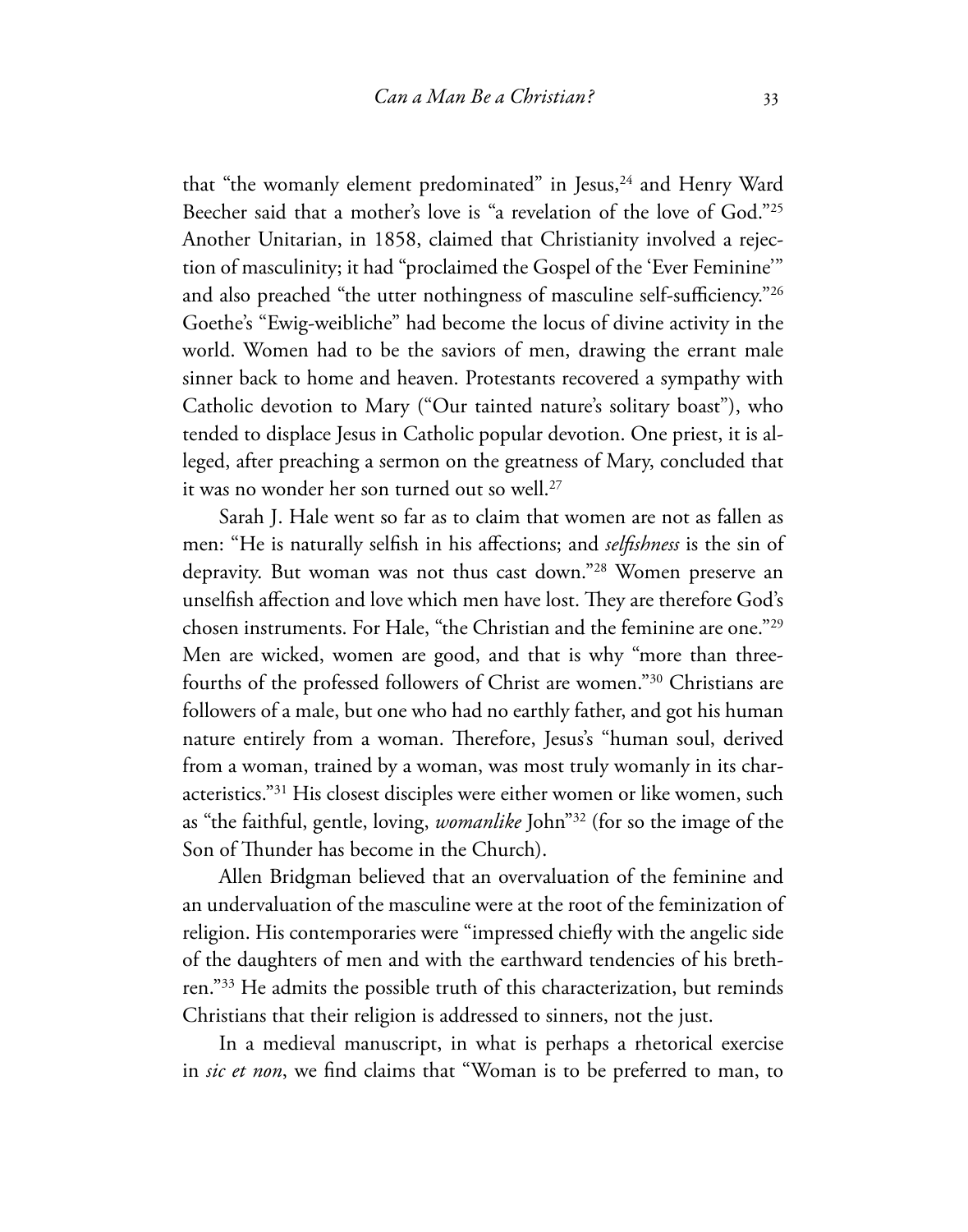wit in material: Adam made from clay and Eve from the side of Adam; in place: Adam made outside paradise and Eve w'in; in conception: a woman conceived God which a man did not do; in apparition: Christ appeared to a woman after the Resurrection, to wit the Magdalene; in exaltation: a woman is exalted above the choirs of angels, to wit the Blessed Mary."34 Humbert of Romans, (d. 1277) the Master-General of the Dominicans echoed this attitude:

 Note that God gave women many prerogatives, not only over other living things, but even over man himself, and this (i) by nature; (ii) by grace; and (iii) by glory.

 (i) In the world of nature she excelled man by her origin, for man He made of the vile earth, but woman He made in Paradise. Man he formed of the slime, but woman of man's rib. She was not made of a lower limb of man—as for example of his foot—lest man should esteem her his servant, but from his midmost part, that he should hold her to be his fellow, as Adam himself said: "The woman whom Thou gavest me as my helpmate."

 (ii) In the world of grace she excelled man. . . . We do not read of any man trying to prevent the Passion of Our Lord, but we do read of a woman who tried—namely, Pilate's wife, who sought to dissuade her husband from so great a crime. . . . Again at His Resurrection, it was to a woman that He first appeared— namely, to Mary Magdalene.

 (iii) In the world of glory, for the king in that country is no mere man but a mere woman is its queen; nor is anyone who is merely man as powerful there as a mere woman. Thus is woman's nature in Our Lady ranked. It is not a mere man who is set above the angels and all the rest of the heavenly country in worth, and dignity, and power; and this should lead woman to love God and hate evil.<sup>35</sup>

St. Bernadine even declared that "It is a great grace to be a woman: More women are saved than men."36 Protestants, despite their rejection of the Catholic veneration of Mary, inherited this attitude to women. Jonathan Edwards reminded his congregation that "this sex has the peculiar honor in the affair of the redemption of the second."37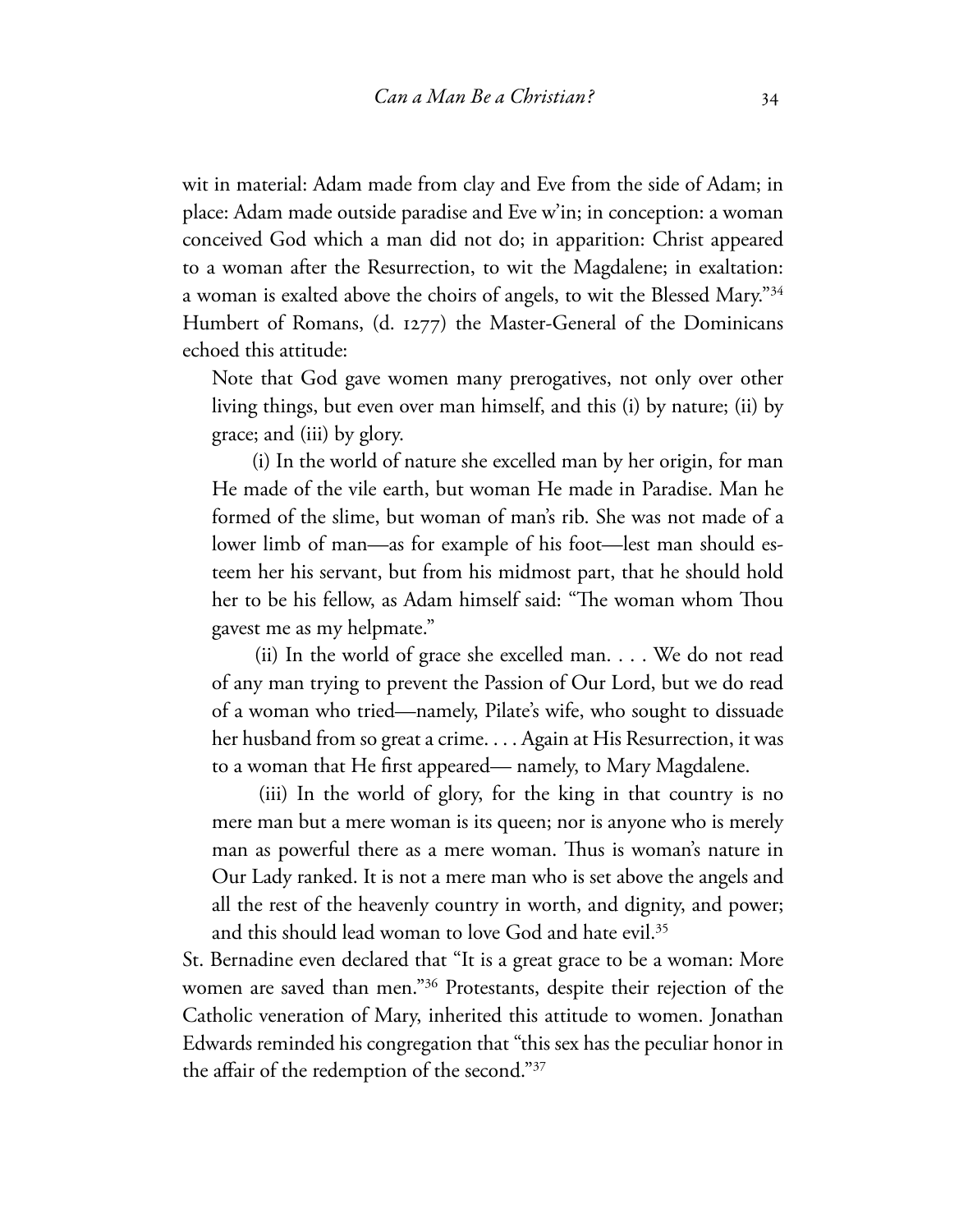The virtue that made women good and loving was, above all, obedience. Because women are weak, helpless, and trained to obedience, they more easily become Christians, who are likewise weak, helpless, and trained to obedience. Gertrud von le Fort speculates that "perhaps the realization that man's weakness is his real and only strength, his surrender to God's holy will his only true victory he can achieve, perhaps such an awareness is more connate to feminine that to masculine nature."38 In the Christian paradox, woman's feminine passivity is more valuable than masculine activity: "The receptive, passive attitude of the feminine principle appears as the decisive, the positive element in the Christian order of grace."39 This receptivity is bridal. Christians must be brides of Christ, and men do not like this role, which could hardly be a greater denial of their masculinity.

This approach to the meaning of gender in religion continues to be popular in many Christian circles, especially those influenced by C. S. Lewis and Hans Urs von Balthasar.<sup>40</sup> Manfred Hauke states that "in relation to God, the soul is receptive, feminine."41 F. X. Arnold describes "the special inclination which woman has for religion" as "the truly feminine, the will to surrender, the readiness to be receptive."42 The essential element in a religious attitude is a "passive receptivity," because "in this readiness for self-sacrifice and in this cooperation of the creature, all that is truly religious in humanity is revealed."43 Of Mary, George T. Montague says "She is response and instrument."44

### MASCULINITY IS UNCHRISTIAN

Nietzsche saw a contradiction between the Christian and the masculine. Christianity is a denial of life, and "life itself is essentially appropriation, injury, overpowering of what is alien and weaker; suppression, hardness, imposition of one's own forms, incorporation, and at least, at its mildest, exploitation."45 Christianity is a religion for slaves, weaklings, the effeminate, "a sacrifice of all freedom, all pride, all self-confidence of the spirit; at the same time, enslavement